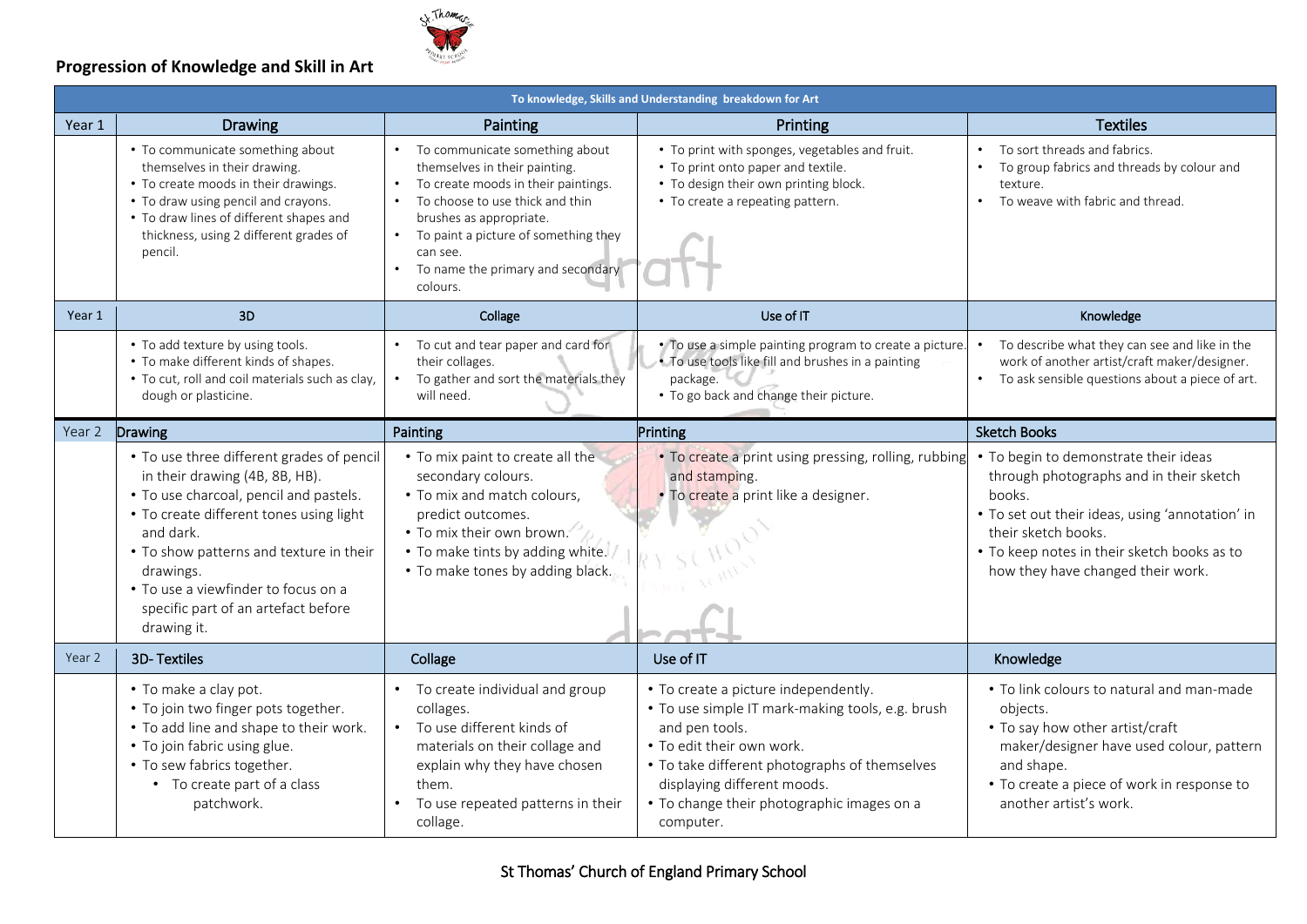

#### **Progression of Knowledge and Skill in Art**

|                   | To knowledge, Skills and Understanding breakdown for Art                                                                                                                                                                                                                                                                                                               |                                                                                                                                                                                                                                                                   |                                                                                                                                                                                                                                                                                                          |                                                                                                                                                                                                                                                                                                                                 |  |  |  |  |
|-------------------|------------------------------------------------------------------------------------------------------------------------------------------------------------------------------------------------------------------------------------------------------------------------------------------------------------------------------------------------------------------------|-------------------------------------------------------------------------------------------------------------------------------------------------------------------------------------------------------------------------------------------------------------------|----------------------------------------------------------------------------------------------------------------------------------------------------------------------------------------------------------------------------------------------------------------------------------------------------------|---------------------------------------------------------------------------------------------------------------------------------------------------------------------------------------------------------------------------------------------------------------------------------------------------------------------------------|--|--|--|--|
| Year <sub>3</sub> | <b>Drawing</b>                                                                                                                                                                                                                                                                                                                                                         | Painting                                                                                                                                                                                                                                                          | Printing                                                                                                                                                                                                                                                                                                 | <b>Sketch Books</b>                                                                                                                                                                                                                                                                                                             |  |  |  |  |
|                   | • To show facial expressions in their<br>drawings.<br>• To use their sketches to produce a final<br>piece of work.<br>• To write an explanation of their sketch in<br>notes.<br>• To use different grades of pencil shade, to<br>show different tones and texture.                                                                                                     | • To predict with accuracy the colours<br>that they mix.<br>• To know where each of the primary<br>and secondary colours sits on the<br>colour wheel.<br>• To create a background using a<br>wash.<br>• To use a range of brushes to create<br>different effects. | • To make a printing block.<br>• To make a 2 colour print.                                                                                                                                                                                                                                               | • To use their sketch books to express feelings<br>about a subject and to describe likes and<br>dislikes.<br>• To make notes in their sketch books about<br>techniques used by artists.<br>• To suggest improvements to their work by<br>keeping notes in their sketch books.                                                   |  |  |  |  |
| Year <sub>3</sub> | <b>3D-Textiles</b>                                                                                                                                                                                                                                                                                                                                                     | Collage                                                                                                                                                                                                                                                           | Use of IT                                                                                                                                                                                                                                                                                                | Knowledge                                                                                                                                                                                                                                                                                                                       |  |  |  |  |
|                   | • To add onto their work to create texture<br>and shape.<br>• To work with life size materials.<br>• To create pop-ups.<br>• To use more than one type of stitch.<br>• To join fabric together to form a quilt using<br>padding.<br>• To use sewing to add detail to a piece of<br>work.<br>• To add texture to a piece of work.                                       | • To cut very accurately.<br>• To overlap materials.<br>• To experiment using different<br>colours.<br>• To use mosaic.<br>• To use montage.                                                                                                                      | • To use the printed images they take with a digital<br>camera and combine them with other media to<br>produce art work.<br>• To use IT programs to create a piece of work that<br>includes their own work and that of others (using<br>web).<br>. To use the web to research an artist or style of art. | • To compare the work of different artists.<br>• To explore work from other cultures.<br>• To explore work from other periods of time.<br>• To begin to understand the viewpoints of<br>others by looking at images of people and<br>understand how they are feeling and what the<br>artist is trying to express in their work. |  |  |  |  |
| Year 4            | Drawing                                                                                                                                                                                                                                                                                                                                                                | Painting                                                                                                                                                                                                                                                          | Printing                                                                                                                                                                                                                                                                                                 | <b>Sketch Books</b>                                                                                                                                                                                                                                                                                                             |  |  |  |  |
|                   | . To begin to show facial expressions and<br>body language in their sketches.<br>. To identify and draw simple objects, and<br>use marks and lines to produce texture.<br>. To organise line, tone, shape and colour to<br>represent figures and forms in movement.<br>• To show reflections.<br>. To explain why they have chosen specific<br>materials to draw with. | • To create all the colours they need.<br>• To create mood in their paintings.<br>• To successfully use shading to<br>create mood and feeling.                                                                                                                    | • To print using at least four colours.<br>• To create an accurate print design.<br>• To print onto different materials.                                                                                                                                                                                 | • To use their sketch books to express their<br>feelings about various subjects and outline<br>likes and dislikes.<br>• To produce a montage all about themselves.<br>• To use their sketch books to adapt and<br>improve their original ideas.<br>• To keep notes about the purpose of their work<br>in their sketch books.    |  |  |  |  |
| Year 4            | <b>3D-Textiles</b>                                                                                                                                                                                                                                                                                                                                                     | Collage                                                                                                                                                                                                                                                           | Use of IT                                                                                                                                                                                                                                                                                                | Knowledge                                                                                                                                                                                                                                                                                                                       |  |  |  |  |
|                   | .To experiment with and combine materials<br>and processes to design and make 3D<br>form.<br>. To begin to sculpt clay and other<br>mouldable materials.<br>.To use early textile and sewing skills as<br>part of a project.                                                                                                                                           | • To use ceramic mosaic.<br>• To combine visual and tactile<br>qualities.                                                                                                                                                                                         | • To present a collection of their work on a slide<br>show.<br>To create a piece of art work which includes the<br>$\bullet$<br>integration of digital images they have taken.<br>To combine graphics and text based on their<br>$\bullet$<br>research.                                                  | • To experiment with different styles which<br>artists have used.<br>• To explain art from other periods of history.                                                                                                                                                                                                            |  |  |  |  |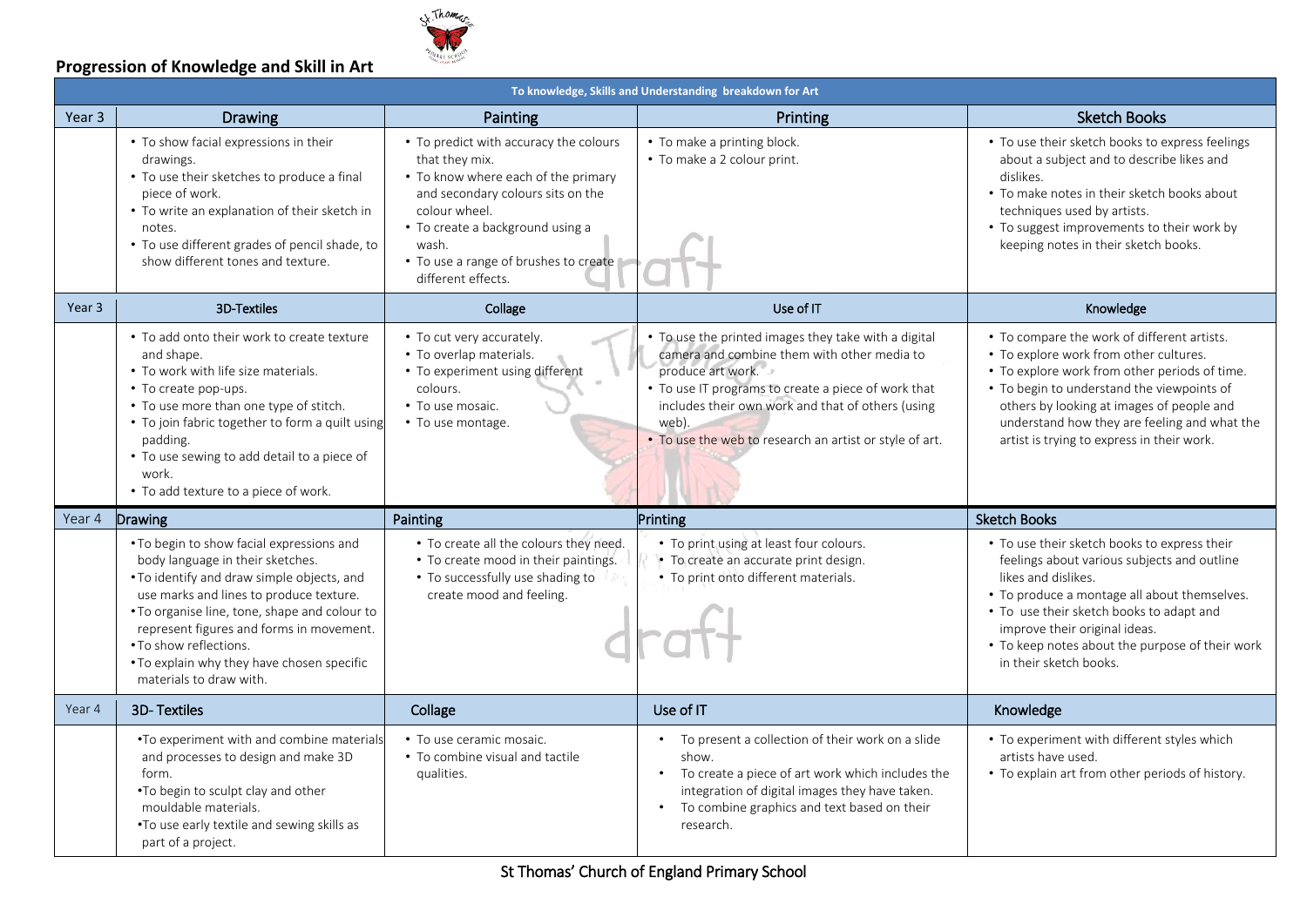#### **Progression of Knowledge and Skill in Art**

To knowledge, Skills and Understanding breakdown for Art



| Year 5 | Drawing                                                                                                                                                                                                                                                                                                                                               | Painting                                                                                                                                                             | Printing                                                                                                                                                                                                                                                                                                                                                                                 | <b>Sketch Books</b>                                                                                                                                                                                                                                                                                                                                                                                                                                                             |
|--------|-------------------------------------------------------------------------------------------------------------------------------------------------------------------------------------------------------------------------------------------------------------------------------------------------------------------------------------------------------|----------------------------------------------------------------------------------------------------------------------------------------------------------------------|------------------------------------------------------------------------------------------------------------------------------------------------------------------------------------------------------------------------------------------------------------------------------------------------------------------------------------------------------------------------------------------|---------------------------------------------------------------------------------------------------------------------------------------------------------------------------------------------------------------------------------------------------------------------------------------------------------------------------------------------------------------------------------------------------------------------------------------------------------------------------------|
|        | • To identify and draw simple objects, and<br>use marks and lines to produce texture.<br>• To successfully use shading to create<br>mood and feeling.<br>• To organise line, tone, shape and colour to<br>represent figures and forms in movement.<br>• To show reflections.<br>• To explain why they have chosen specific<br>materials to draw with. | • To create a range of moods in their<br>paintings.<br>• To express their emotions accurately<br>through their painting and sketches.                                | • To print using a number of colours.<br>• To create an accurate print design that meets a<br>given criteria.<br>• To print onto different materials.                                                                                                                                                                                                                                    | • To keep notes in their sketch books as to how<br>they might develop their work further.<br>To use their sketch books to compare and<br>discuss ideas with others.                                                                                                                                                                                                                                                                                                             |
| Year 5 | <b>3D-Textiles</b>                                                                                                                                                                                                                                                                                                                                    | Collage                                                                                                                                                              | Use of IT                                                                                                                                                                                                                                                                                                                                                                                | Knowledge                                                                                                                                                                                                                                                                                                                                                                                                                                                                       |
|        | • To experiment with and combine materials<br>and processes to design and make 3D form.<br>• To sculpt clay and other mouldable<br>materials.<br>. To use textile and sewing skills as part of a<br>project, e.g. hanging, textile book, etc This<br>could include running stitch, cross stitch,<br>backstitch, appliqué and/or embroidery.           | • To use ceramic mosaic to produce a<br>piece of art.<br>$\alpha$<br>• To combine visual and tactile<br>qualities to express mood and<br>emotion.                    | • To create a piece of art work which includes the<br>integration of digital images they have taken.<br>• To combine graphics and text based on their research.<br>• To scan images and take digital photos, and use<br>software to alter them, adapt them and create work<br>with meaning.<br>. To create digital images with animation, video and<br>sound to communicate their ideas. | • To experiment with different styles which artists<br>have used.<br>• To learn about the work of others by looking at<br>their work in books, the Internet, visits to<br>galleries and other sources of information.                                                                                                                                                                                                                                                           |
| Year 6 | Drawing                                                                                                                                                                                                                                                                                                                                               | Painting                                                                                                                                                             | Printing                                                                                                                                                                                                                                                                                                                                                                                 | <b>Sketch Books</b>                                                                                                                                                                                                                                                                                                                                                                                                                                                             |
|        | To have sketches which communicate<br>emotions and a sense of self with accuracy<br>and imagination.<br>To explain why they have combined<br>different tools to create their drawings.<br>To explain why they have chosen specific<br>drawing techniques.                                                                                             | • To explain what their own style is.<br>• To use a wide range of techniques in<br>their work.<br>• To explain why they have chosen<br>specific painting techniques. | • To overprint using different colours.<br>. To look very carefully at the methods they use and<br>make decisions about the effectiveness of their<br>printing methods.                                                                                                                                                                                                                  | • To have sketch books which contain detailed<br>notes, and quotes explaining about items.<br>• To compare their methods to those of others<br>and keep notes in their sketch books.<br>• To combine graphics and text based research of<br>commercial design, for example magazines etc.,<br>to influence the layout of their sketch books.<br>• To adapt and refine their work to reflect its<br>meaning and purpose, keeping notes and<br>annotations in their sketch books. |
| Year 6 | <b>BD-Textiles</b>                                                                                                                                                                                                                                                                                                                                    | Collage                                                                                                                                                              | Use of IT                                                                                                                                                                                                                                                                                                                                                                                | Knowledge                                                                                                                                                                                                                                                                                                                                                                                                                                                                       |
|        | • To create models on a range of scales.<br>• To create work which is open to<br>interpretation by the audience.<br>• To include both visual and tactile elements<br>in their work.                                                                                                                                                                   | • To justify the materials they have<br>chosen.<br>• To combine pattern, tone and shape.                                                                             | • To use software packages to create pieces of digital<br>art to design.<br>• To create a piece of art which can be used as part of a<br>wider presentation.                                                                                                                                                                                                                             | • To make a record about the styles and qualities<br>in their work.<br>• To say what their work is influenced by.<br>• To include technical aspects in their work, e.g.<br>architectural design.                                                                                                                                                                                                                                                                                |